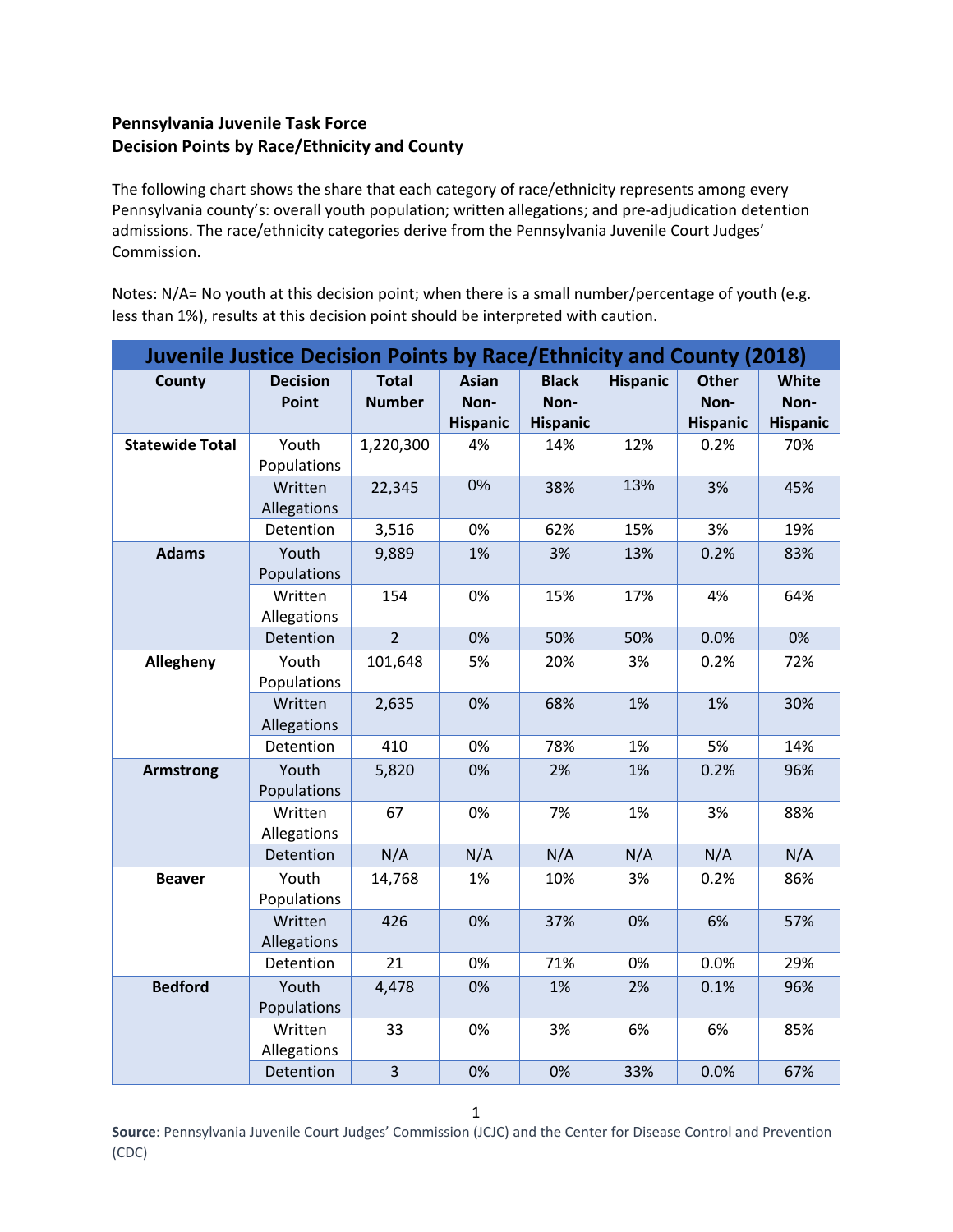| <b>Berks</b>    | Youth<br>Populations   | 44,041         | 2%  | 6%   | 32% | 0.1% | 59% |
|-----------------|------------------------|----------------|-----|------|-----|------|-----|
|                 | Written<br>Allegations | 782            | 1%  | 18%  | 46% | 3%   | 33% |
|                 | Detention              | 102            | 0%  | 24%  | 54% | 4%   | 19% |
| <b>Blair</b>    | Youth<br>Populations   | 11,650         | 1%  | 4%   | 2%  | 0.1% | 93% |
|                 | Written<br>Allegations | 319            | 1%  | 14%  | 1%  | 2%   | 82% |
|                 | Detention              | N/A            | N/A | N/A  | N/A | N/A  | N/A |
| <b>Bradford</b> | Youth<br>Populations   | 6,092          | 1%  | 2%   | 2%  | 0.3% | 95% |
|                 | Written<br>Allegations | 111            | 0%  | 3%   | 3%  | 0.0% | 95% |
|                 | Detention              | $\mathbf{1}$   | 0%  | 100% | 0%  | 0.0% | 0%  |
| <b>Bucks</b>    | Youth<br>Populations   | 63,582         | 6%  | 6%   | 8%  | 0.2% | 80% |
|                 | Written<br>Allegations | 681            | 0%  | 21%  | 13% | 3%   | 63% |
|                 | Detention              | 90             | 1%  | 37%  | 16% | 2%   | 44% |
| <b>Butler</b>   | Youth<br>Populations   | 17,666         | 2%  | 3%   | 2%  | 0.2% | 93% |
|                 | Written<br>Allegations | 224            | 1%  | 15%  | 3%  | 3%   | 78% |
|                 | Detention              | 8              | 0%  | 25%  | 13% | 0%   | 63% |
| <b>Cambria</b>  | Youth<br>Populations   | 11,985         | 1%  | 6%   | 3%  | 0.1% | 91% |
|                 | Written<br>Allegations | 371            | 0%  | 28%  | 3%  | 11%  | 58% |
|                 | Detention              | N/A            | N/A | N/A  | N/A | N/A  | N/A |
| <b>Cameron</b>  | Youth<br>Populations   | 352            | 1%  | 4%   | 3%  | 0.3% | 92% |
|                 | Written<br>Allegations | $\overline{4}$ | 0%  | 25%  | 0%  | 0%   | 75% |
|                 | Detention              | N/A            | N/A | N/A  | N/A | N/A  | N/A |
| <b>Carbon</b>   | Youth<br>Populations   | 6,042          | 1%  | 3%   | 8%  | 0.1% | 88% |
|                 | Written<br>Allegations | 106            | 0%  | 11%  | 11% | 2%   | 75% |
|                 | Detention              | $\mathbf{1}$   | 0%  | 100% | 0%  | 0%   | 0%  |
| <b>Centre</b>   | Youth<br>Populations   | 11,402         | 8%  | 3%   | 3%  | 0.1% | 87% |
|                 | Written<br>Allegations | 83             | 2%  | 7%   | 4%  | 2%   | 84% |
|                 | Detention              | 13             | 8%  | 38%  | 15% | 0%   | 38% |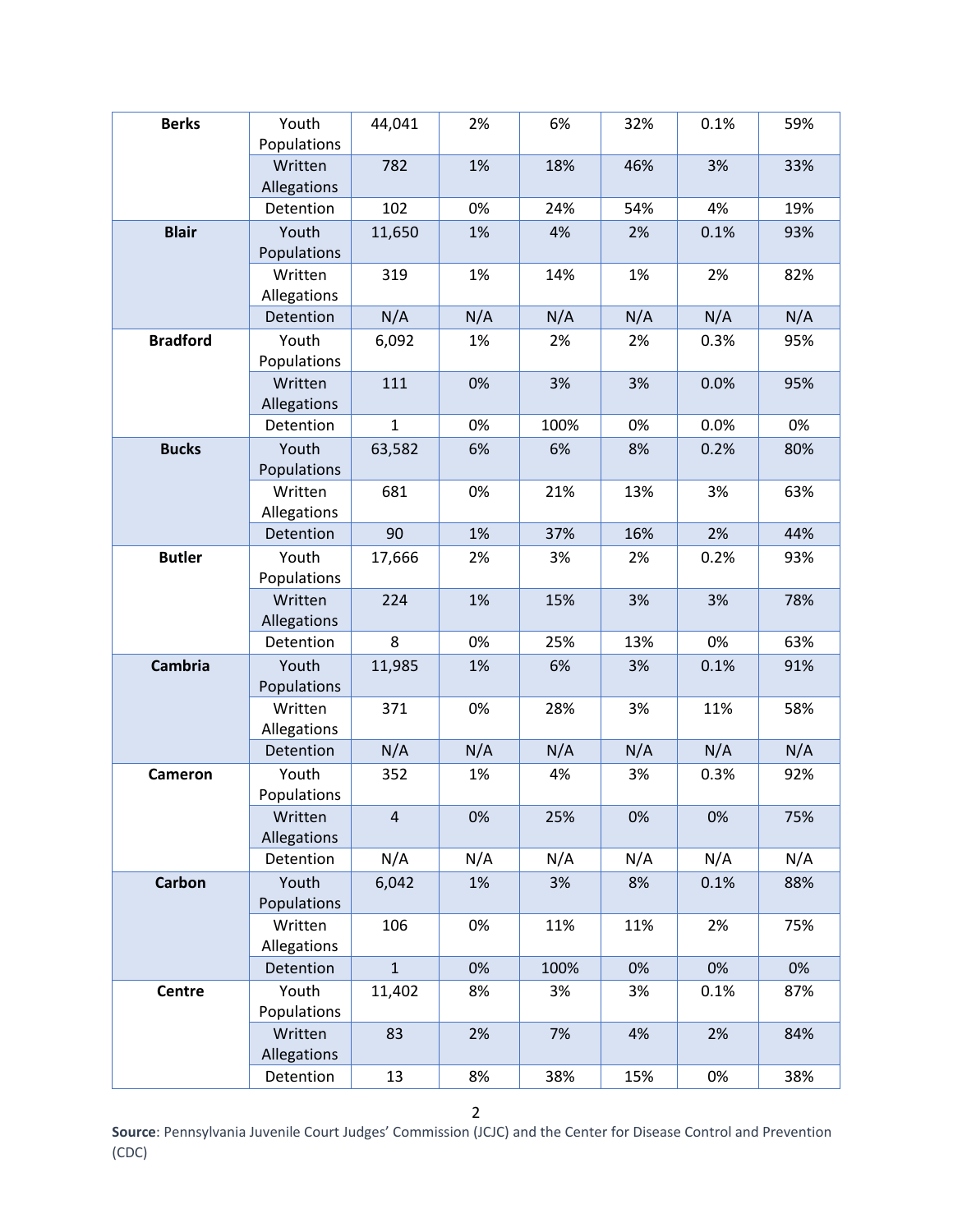| <b>Chester</b>    | Youth<br>Populations   | 57,143         | 7%  | 6%  | 10% | 0.2% | 76%  |
|-------------------|------------------------|----------------|-----|-----|-----|------|------|
|                   | Written<br>Allegations | 574            | 0%  | 35% | 18% | 2%   | 44%  |
|                   | Detention              | 88             | 0%  | 36% | 19% | 0%   | 43%  |
| <b>Clarion</b>    | Youth<br>Populations   | 3,263          | 1%  | 2%  | 1%  | 0.1% | 97%  |
|                   | Written<br>Allegations | 66             | 0%  | 15% | 5%  | 0%   | 80%  |
|                   | Detention              | N/A            | N/A | N/A | N/A | N/A  | N/A  |
| <b>Clearfield</b> | Youth<br>Populations   | 6,949          | 1%  | 1%  | 2%  | 0.2% | 96%  |
|                   | Written<br>Allegations | 39             | 0%  | 0%  | 5%  | 0%   | 95%  |
|                   | Detention              | 11             | 0%  | 0%  | 0%  | 0%   | 100% |
| Clinton           | Youth<br>Populations   | 3,622          | 1%  | 2%  | 2%  | 0.1% | 95%  |
|                   | Written<br>Allegations | 64             | 2%  | 8%  | 0%  | 0%   | 91%  |
|                   | Detention              | 6              | 0%  | 17% | 0%  | 0%   | 83%  |
| Columbia          | Youth<br>Populations   | 5,497          | 1%  | 2%  | 5%  | 0.1% | 92%  |
|                   | Written<br>Allegations | 88             | 0%  | 10% | 6%  | 1%   | 83%  |
|                   | Detention              | $\overline{2}$ | 0%  | 0%  | 0%  | 0%   | 100% |
| <b>Crawford</b>   | Youth<br>Populations   | 8,355          | 1%  | 3%  | 2%  | 0.3% | 93%  |
|                   | Written<br>Allegations | 139            | 0%  | 12% | 2%  | 5%   | 81%  |
|                   | Detention              | $\overline{2}$ | 0%  | 0%  | 0%  | 0%   | 100% |
| <b>Cumberland</b> | Youth<br>Populations   | 23,278         | 6%  | 6%  | 6%  | 0.1% | 82%  |
|                   | Written<br>Allegations | 351            | 1%  | 22% | 13% | 6%   | 58%  |
|                   | Detention              | 14             | 0%  | 29% | 29% | 29%  | 14%  |
| <b>Dauphin</b>    | Youth<br>Populations   | 27,992         | 5%  | 24% | 15% | 0.3% | 55%  |
|                   | Written<br>Allegations | 953            | 0%  | 56% | 14% | 3%   | 27%  |
|                   | Detention              | 94             | 0%  | 65% | 19% | 5%   | 11%  |
| <b>Delaware</b>   | Youth<br>Populations   | 56,159         | 7%  | 29% | 6%  | 0.2% | 58%  |
|                   | Written<br>Allegations | 1,183          | 0%  | 67% | 4%  | 3%   | 25%  |
|                   | Detention              | 192            | 1%  | 76% | 5%  | 5%   | 13%  |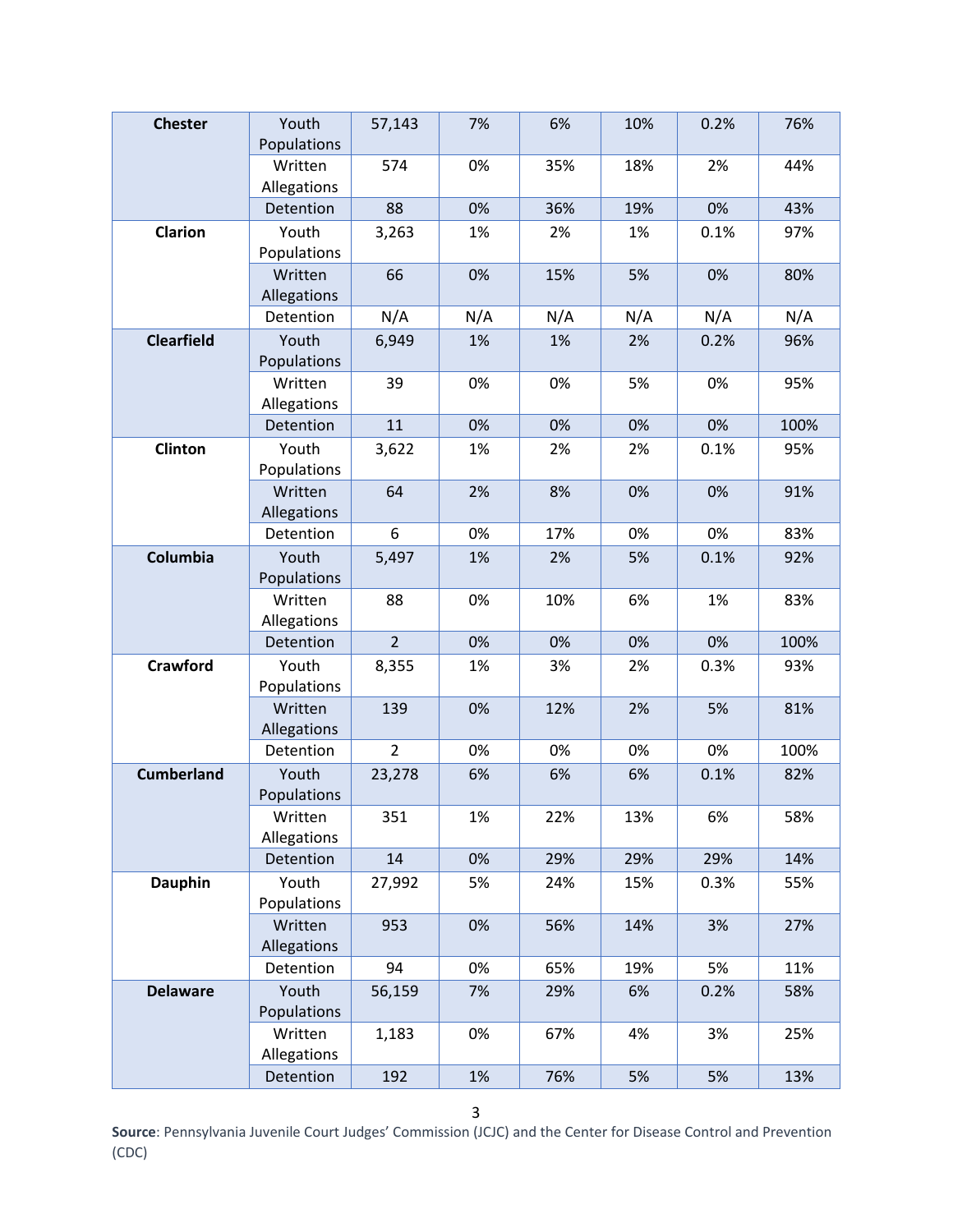| Elk             | Youth                  | 2,766  | 0%  | 1%  | 1%  | 0.2% | 97%  |
|-----------------|------------------------|--------|-----|-----|-----|------|------|
|                 | Populations            |        |     |     |     |      |      |
|                 | Written<br>Allegations | 53     | 0%  | 2%  | 0%  | 8%   | 91%  |
|                 | Detention              | N/A    | N/A | N/A | N/A | N/A  | N/A  |
| <b>Erie</b>     | Youth<br>Populations   | 27,054 | 2%  | 12% | 7%  | 0.2% | 78%  |
|                 | Written<br>Allegations | 581    | 0%  | 39% | 11% | 7%   | 43%  |
|                 | Detention              | 76     | 0%  | 46% | 14% | 11%  | 29%  |
| <b>Fayette</b>  | Youth<br>Populations   | 11,661 | 1%  | 6%  | 2%  | 0.2% | 91%  |
|                 | Written<br>Allegations | 366    | 0%  | 28% | 1%  | 5%   | 66%  |
|                 | Detention              | 17     | 0%  | 35% | 0%  | 0%   | 65%  |
| <b>Forest</b>   | Youth<br>Populations   | 478    | 0%  | 21% | 7%  | 1%   | 71%  |
|                 | Written<br>Allegations | 10     | 0%  | 0%  | 20% | 0%   | 80%  |
|                 | Detention              | N/A    | N/A | N/A | N/A | N/A  | N/A  |
| <b>Franklin</b> | Youth<br>Populations   | 15,783 | 1%  | 6%  | 9%  | 0.2% | 83%  |
|                 | Written<br>Allegations | 340    | 0%  | 21% | 12% | 4%   | 62%  |
|                 | Detention              | 24     | 0%  | 25% | 17% | 4%   | 54%  |
| <b>Fulton</b>   | Youth<br>Populations   | 1,397  | 0%  | 3%  | 3%  | 0.1% | 94%  |
|                 | Written<br>Allegations | 20     | 0%  | 0%  | 0%  | 0%   | 100% |
|                 | Detention              | N/A    | N/A | N/A | N/A | N/A  | N/A  |
| Greene          | Youth<br>Populations   | 3,223  | 0%  | 1%  | 1%  | 0.2% | 96%  |
|                 | Written<br>Allegations | 30     | 0%  | 0%  | 0%  | 0%   | 100% |
|                 | Detention              | N/A    | N/A | N/A | N/A | N/A  | N/A  |
| Huntingdon      | Youth<br>Populations   | 3,963  | 1%  | 2%  | 2%  | 0.2% | 95%  |
|                 | Written<br>Allegations | 90     | 0%  | 4%  | 0%  | 0%   | 96%  |
|                 | Detention              | 19     | 0%  | 11% | 5%  | 0%   | 84%  |
| Indiana         | Youth<br>Populations   | 7,111  | 1%  | 3%  | 2%  | 0.1% | 94%  |
|                 | Written<br>Allegations | 93     | 0%  | 26% | 0%  | 2%   | 72%  |
|                 | Detention              | 5      | 0%  | 20% | 0%  | 0%   | 80%  |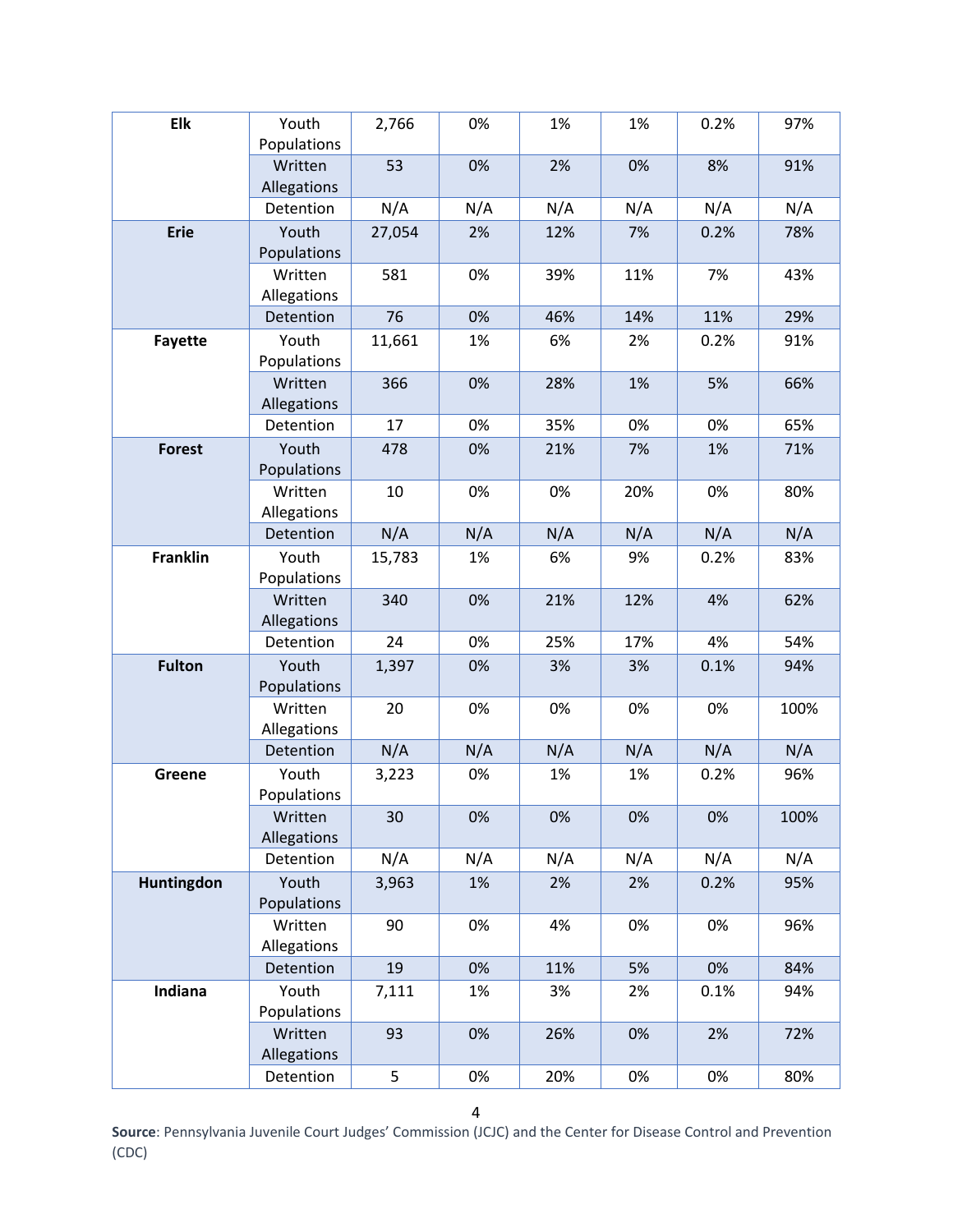| <b>Jefferson</b> | Youth<br>Populations   | 4,185          | 0%  | 1%  | 1%  | 0.1% | 97%  |
|------------------|------------------------|----------------|-----|-----|-----|------|------|
|                  | Written<br>Allegations | 74             | 0%  | 1%  | 1%  | 0%   | 97%  |
|                  | Detention              | N/A            | N/A | N/A | N/A | N/A  | N/A  |
| Juniata          | Youth<br>Populations   | 2,638          | 1%  | 2%  | 7%  | 0.2% | 90%  |
|                  | Written<br>Allegations | 29             | 0%  | 0%  | 10% | 0%   | 90%  |
|                  | Detention              | 5              | 0%  | 0%  | 0%  | 0%   | 100% |
| Lackawanna       | Youth<br>Populations   | 20,081         | 3%  | 5%  | 15% | 0.1% | 76%  |
|                  | Written<br>Allegations | 367            | 1%  | 26% | 19% | 1%   | 54%  |
|                  | Detention              | 34             | 0%  | 15% | 12% | 0%   | 71%  |
| Lancaster        | Youth<br>Populations   | 57,467         | 3%  | 5%  | 15% | 0.2% | 76%  |
|                  | Written<br>Allegations | 900            | 1%  | 18% | 39% | 5%   | 37%  |
|                  | Detention              | 95             | 0%  | 25% | 54% | 4%   | 17%  |
| Lawrence         | Youth<br>Populations   | 8,040          | 1%  | 8%  | 3%  | 0.1% | 88%  |
|                  | Written<br>Allegations | 130            | 0%  | 17% | 4%  | 14%  | 65%  |
|                  | Detention              | $\overline{1}$ | 0%  | 0%  | 0%  | 100% | 0%   |
| Lebanon          | Youth<br>Populations   | 14,751         | 2%  | 3%  | 22% | 0.1% | 73%  |
|                  | Written<br>Allegations | 241            | 0%  | 6%  | 31% | 2%   | 60%  |
|                  | Detention              | 14             | 0%  | 7%  | 64% | 0%   | 29%  |
| Lehigh           | Youth<br>Populations   | 38,773         | 4%  | 9%  | 36% | 0.2% | 51%  |
|                  | Written<br>Allegations | 719            | 0%  | 24% | 44% | 2%   | 29%  |
|                  | Detention              | 79             | 0%  | 30% | 48% | 1%   | 20%  |
| <b>Luzerne</b>   | Youth<br>Populations   | 29,305         | 2%  | 6%  | 21% | 0.2% | 71%  |
|                  | Written<br>Allegations | 395            | 0%  | 21% | 23% | 6%   | 49%  |
|                  | Detention              | 18             | 0%  | 44% | 22% | 11%  | 22%  |
| <b>Lycoming</b>  | Youth<br>Populations   | 10,705         | 1%  | 8%  | 4%  | 0.3% | 87%  |
|                  | Written<br>Allegations | 370            | 0%  | 42% | 3%  | 5%   | 50%  |
|                  | Detention              | $\overline{4}$ | 0%  | 50% | 0%  | 0%   | 50%  |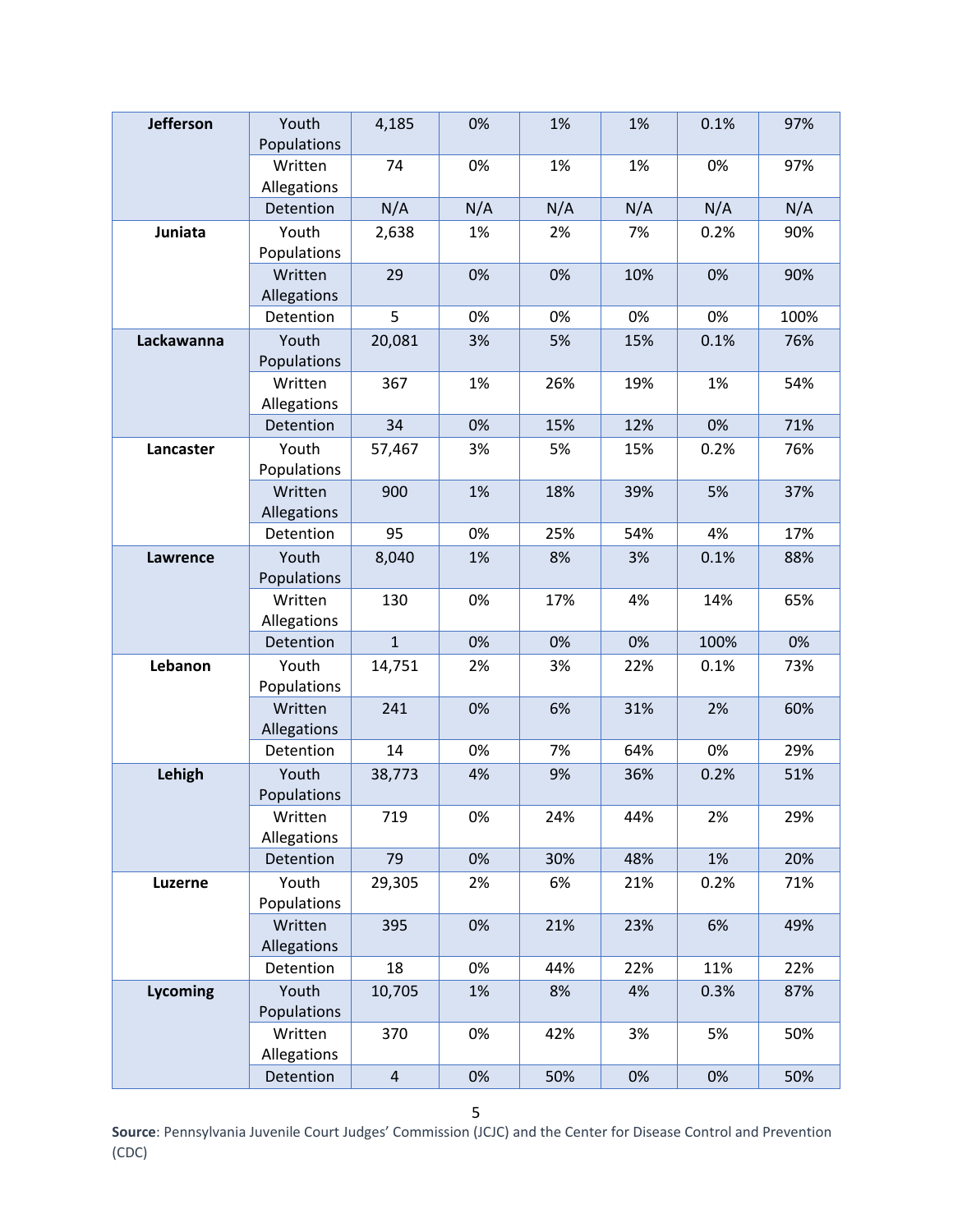| Mc Kean        | Youth<br>Populations   | 3,904          | 1%  | 1%  | 2%  | 0.3% | 96%  |
|----------------|------------------------|----------------|-----|-----|-----|------|------|
|                | Written<br>Allegations | 72             | 0%  | 10% | 1%  | 1%   | 88%  |
|                | Detention              | N/A            | N/A | N/A | N/A | N/A  | N/A  |
| <b>Mercer</b>  | Youth<br>Populations   | 10,452         | 1%  | 11% | 3%  | 0.3% | 85%  |
|                | Written<br>Allegations | 252            | 0%  | 29% | 2%  | 1%   | 68%  |
|                | Detention              | $\overline{2}$ | 0%  | 50% | 0%  | 0%   | 50%  |
| <b>Mifflin</b> | Youth<br>Populations   | 4,635          | 0%  | 2%  | 3%  | 0.1% | 94%  |
|                | Written<br>Allegations | 81             | 0%  | 7%  | 5%  | 0%   | 88%  |
|                | Detention              | $\overline{7}$ | 0%  | 0%  | 0%  | 0%   | 100% |
| <b>Monroe</b>  | Youth<br>Populations   | 17,082         | 3%  | 19% | 24% | 0.4% | 54%  |
|                | Written<br>Allegations | 195            | 0%  | 35% | 26% | 2%   | 37%  |
|                | Detention              | 13             | 0%  | 54% | 23% | 8%   | 15%  |
| Montgomery     | Youth<br>Populations   | 83,689         | 9%  | 12% | 8%  | 0.1% | 71%  |
|                | Written<br>Allegations | 1,060          | 1%  | 55% | 8%  | 3%   | 33%  |
|                | Detention              | 229            | 1%  | 65% | 3%  | 2%   | 29%  |
| <b>Montour</b> | Youth<br>Populations   | 1,668          | 3%  | 5%  | 4%  | 0.1% | 89%  |
|                | Written<br>Allegations | 15             | 0%  | 13% | 0%  | 13%  | 73%  |
|                | Detention              | N/A            | N/A | N/A | N/A | N/A  | N/A  |
| Northampton    | Youth<br>Populations   | 29,811         | 4%  | 9%  | 21% | 0.2% | 67%  |
|                | Written<br>Allegations | 730            | 0%  | 28% | 24% | 1%   | 47%  |
|                | Detention              | 107            | 0%  | 30% | 20% | 0%   | 50%  |
| Northumberland | Youth<br>Populations   | 8,305          | 1%  | 4%  | 6%  | 0.1% | 89%  |
|                | Written<br>Allegations | 237            | 0%  | 7%  | 5%  | 0%   | 88%  |
|                | Detention              | 13             | 0%  | 31% | 8%  | 0%   | 62%  |
| Perry          | Youth<br>Populations   | 4,489          | 1%  | 3%  | 4%  | 0.2% | 92%  |
|                | Written<br>Allegations | 51             | 2%  | 10% | 2%  | 0%   | 86%  |
|                | Detention              | 3              | 0%  | 0%  | 33% | 0%   | 67%  |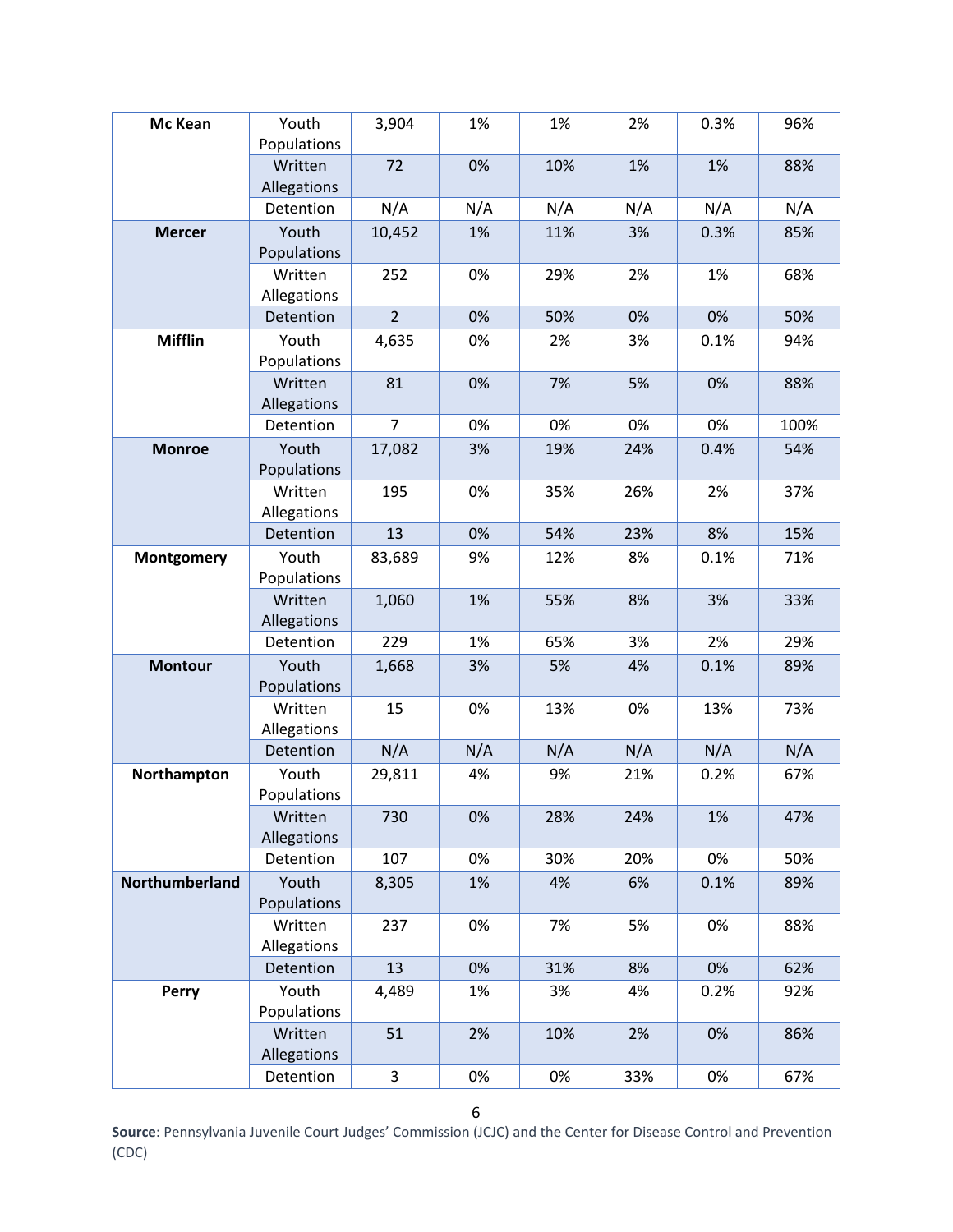| Philadelphia    | Youth<br>Populations   | 141,485        | 7%  | 50% | 22% | 0.3% | 21%  |
|-----------------|------------------------|----------------|-----|-----|-----|------|------|
|                 | Written<br>Allegations | 2,093          | 0%  | 77% | 16% | 2%   | 5%   |
|                 | Detention              | 1,523          | 0%  | 77% | 16% | 1%   | 5%   |
| Pike            | Youth<br>Populations   | 5,398          | 2%  | 8%  | 17% | 0.2% | 73%  |
|                 | Written<br>Allegations | 66             | 0%  | 8%  | 20% | 3%   | 70%  |
|                 | Detention              | $\mathbf{1}$   | 0%  | 0%  | 0%  | 0%   | 100% |
| <b>Potter</b>   | Youth<br>Populations   | 1,599          | 1%  | 2%  | 1%  | 0.4% | 96%  |
|                 | Written<br>Allegations | 33             | 0%  | 3%  | 0%  | 0%   | 97%  |
|                 | Detention              | $\overline{3}$ | 0%  | 0%  | 0%  | 0%   | 100% |
| Schuylkill      | Youth<br>Populations   | 13,518         | 1%  | 3%  | 8%  | 0.2% | 89%  |
|                 | Written<br>Allegations | 242            | 0%  | 17% | 15% | 1%   | 67%  |
|                 | Detention              | 12             | 0%  | 25% | 8%  | 0%   | 67%  |
| Snyder          | Youth<br>Populations   | 4,134          | 1%  | 2%  | 3%  | 0%   | 94%  |
|                 | Written<br>Allegations | 76             | 0%  | 5%  | 1%  | 0%   | 93%  |
|                 | Detention              | $\overline{3}$ | 0%  | 0%  | 0%  | 0%   | 100% |
| <b>Somerset</b> | Youth<br>Populations   | 6,351          | 0%  | 1%  | 1%  | 0%   | 97%  |
|                 | Written<br>Allegations | 81             | 0%  | 5%  | 4%  | 0%   | 91%  |
|                 | Detention              | N/A            | N/A | N/A | N/A | N/A  | N/A  |
| <b>Sullivan</b> | Youth<br>Populations   | 305            | 1%  | 14% | 6%  | 0.3% | 78%  |
|                 | Written<br>Allegations | 3              | 0%  | 33% | 33% | 0%   | 33%  |
|                 | Detention              | N/A            | N/A | N/A | N/A | N/A  | N/A  |
| Susquehanna     | Youth<br>Populations   | 3,626          | 0%  | 1%  | 3%  | 0.1% | 96%  |
|                 | Written<br>Allegations | 49             | 0%  | 2%  | 2%  | 0%   | 96%  |
|                 | Detention              | $\overline{2}$ | 0%  | 0%  | 50% | 0%   | 50%  |
| <b>Tioga</b>    | Youth<br>Populations   | 3,764          | 1%  | 2%  | 2%  | 0.3% | 95%  |
|                 | Written<br>Allegations | 54             | 0%  | 2%  | 7%  | 0%   | 91%  |
|                 | Detention              | 5              | 0%  | 0%  | 0%  | 0%   | 100% |